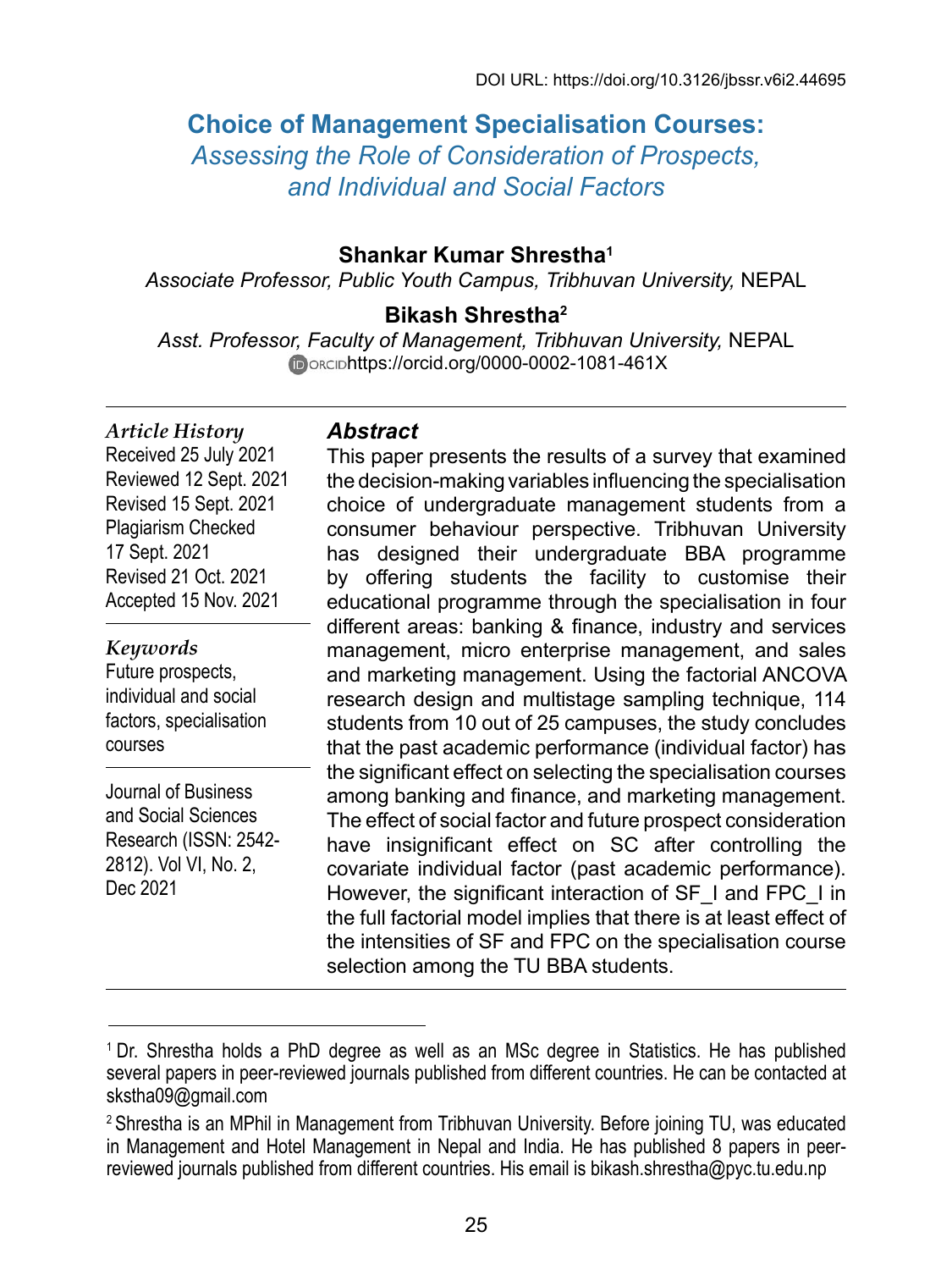#### **INTRODUCTION AND STUDY OBJECTIVES**

In the era of globalisation and the technological revolution, education has become one of the most important catalysts for socio-economic change around the world [\(Cavus, Geri &](#page-11-0) [Turgunbayeva, 2015\)](#page-11-0). Management careers are very important because management itself is a very broad discipline with a wide range of specialisation. Choosing a college course as a discipline is one of the most important decisions that future college students will make [\(Brown,](#page-11-1) [2004\)](#page-11-1). Choosing a specific focus is important not only in your studies, but also in your future personal life. It affects learning continuity, student satisfaction, career and employment opportunities, financial rewards, and ultimately social status. Such decisions are so significant that they have lifelong implications and consequences [\(Lent,](#page-12-0) [2005\).](#page-12-0)

The increasing competitiveness of Nepal's higher education institutions requires marketers to better consider the underlying factors that students consider when choosing their undergraduate discipline. The Bachelor of Business Administration (BBA) at Tribhuvan University offers four specialised courses in semesters 7 and 8. The main specialisation areas include banking and finance, industry and service management, micro enterprise management, and sales and marketing management. However, TU BBA students chose only two courses from the options offered [\(Examination](#page-11-2) [Controller Division, 2019\).](#page-11-2)

Many attributes are considered factors in higher education course selection, but dynamic market changes are increasing the number of determinants that need to be identified [\(Lovelock &](#page-12-1) [Wirtz, 2007\)](#page-12-1). This primary choice can be a stressful and pressurising task, as students do not make this decision in a vacuum. Many factors influence this decision [\(Anojan & Nimalathasan,](#page-10-0) [2013\)](#page-10-0). [Geetha \(2015\)](#page-11-3) stated that selecting the best possible course, given the individual endowments, is a challenging key decision in a youth's life, because students have imperfect information and beliefs about probability of success, match or mismatch between ability and effort, enjoy ability of a course, knowledge requirements of jobs, peer and family pressure, expected earnings and employment rates.

### *Study objectives*

Undergraduates are influenced by certain factors to pursue certain specialisations against others. In some institutions of higher learning, some specialisations tend to have more students as compared to others in the same institutions hence leading the reasons why some specialisations tend to have a higher number of students as compared to others. Due to the increasing competitive forces with the increased institutions of higher education in Nepal, marketers need to be more aware of the underlying factors considered by undergraduates when choosing specialisation courses. Even though course choice can be very influential in determining a student's self-image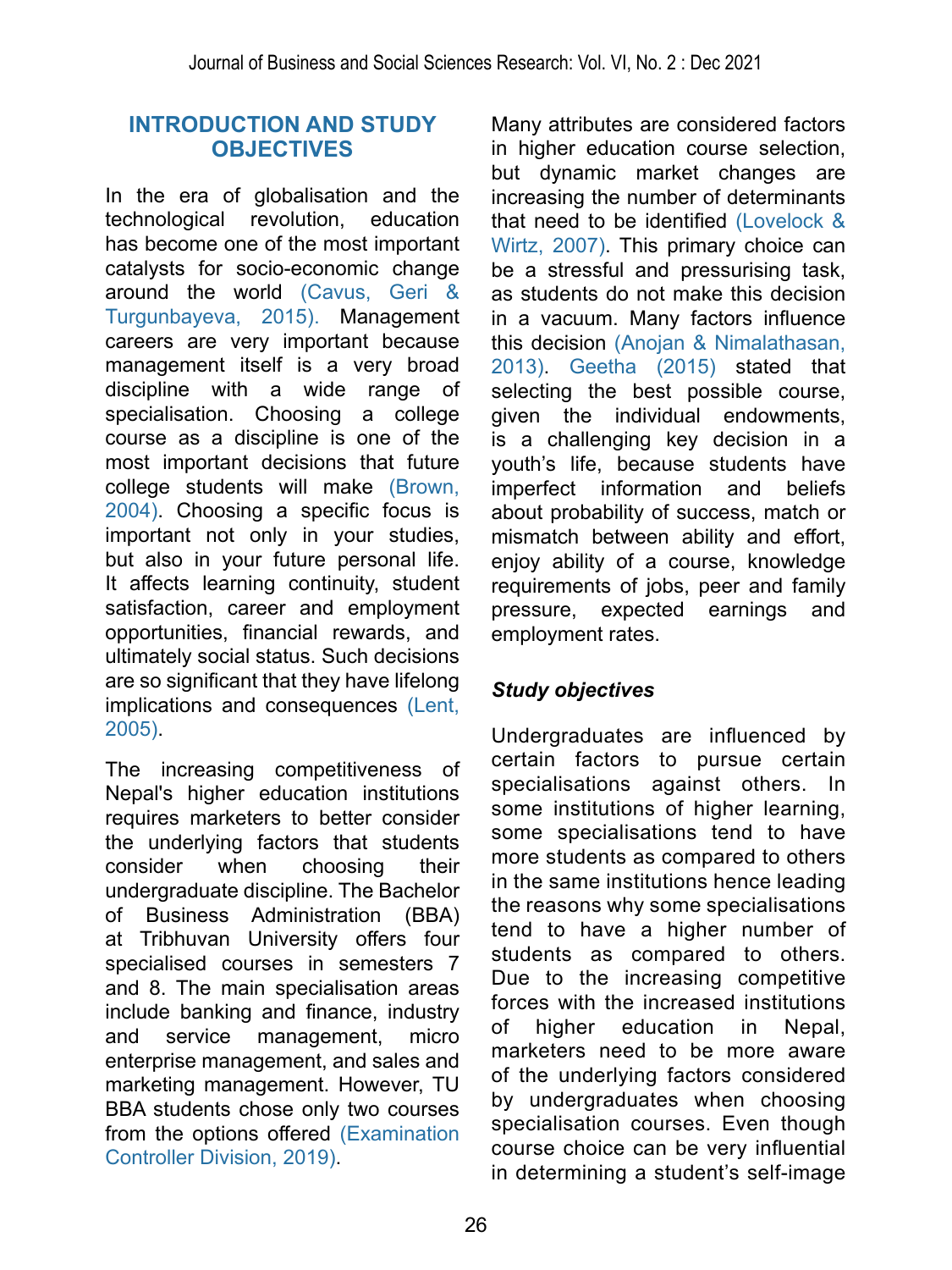and future career path and determine the offerings of the higher education institutions, there are few systematic evidence that provides insight into this critical decision. This leads to the need for this study on the factors that influence student's choice of specialisation by Nepalese students. Thus, this study primarily sought to examine factors influencing the selection of specialisation course by TU BBA students. The specific issues of the study are as follows:

- $\geq$  To explore the major determinants of specialisation course choices by undergraduate management students in Nepal; and
- $\triangleright$  To examine the effect of social factor and future prospect consideration after controlling the covariate individual factor (past academic performance) on specialisation course choice.

### **LITERATURE REVIEW**

There is a vast majority of literature dealing with various aspects of specialisation course choices. Beggs, Bantham, and Taylor (2008) have defined a variety of business programs to help students achieve their educational and training goals and to match their skills and interests. Because the consumer decisionmaking process involves multiple phases, there are several factors to consider when choosing a subject or research course [\(Solomon, Bamossy](#page-12-2)  [& Askegaard, 2002\)](#page-12-2). The first stage consists of problem identification and students realize that they need to

make choices about their education. In the second stage, students begin looking for information on topics that they consider to be relevant to decision making. The information gathered will help the third part of the decision making to evaluate the available alternatives based on the information available to the student. After evaluation,t students make the final choice, apply for the program of their choice and implement it.

The current overview is limited to studies that address the factors that determine a student's choice of learning program in terms of consumer behaviour. Many traits play a role in student decision making, but some of them are more important. The most important characteristic to consider when making a decision seems to be the individual factors or interests of the program, that is, previous academic performance ([Dlamini, 1993;](#page-11-4) [Lapan, Shaugnessy &](#page-12-3)  [Boggs, 1996;](#page-12-3) [Turner & Bowen, 1999;](#page-13-0)  [Babad & Tayeb, 2003;](#page-11-5) [Tsikati, 2018\)](#page-12-4). Similarly, variables related to social factors such as parental, peer, and faculty influence are the following key considerations ([Dlamini, 1993;](#page-11-4) [Rask](#page-12-5)  [& Bailey, 2002;](#page-12-5) [Babad & Tayeb, 2003;](#page-11-5)  [Owen & Jensen, 2004;](#page-12-6) [Tsikati, 2018\)](#page-12-4). Finally, future considerations seem to be another important factor [\(Schuster](#page-12-7)  [& Costantino, 1986;](#page-12-7) [Dlamini, 1993;](#page-11-4)  [Wildman & Torres, 2001\).](#page-13-1)

#### *Individual factors*

[Robertson and Rossiter \(1974\)](#page-12-8) showed that there are two main types of impact. First, the direct impact directed directly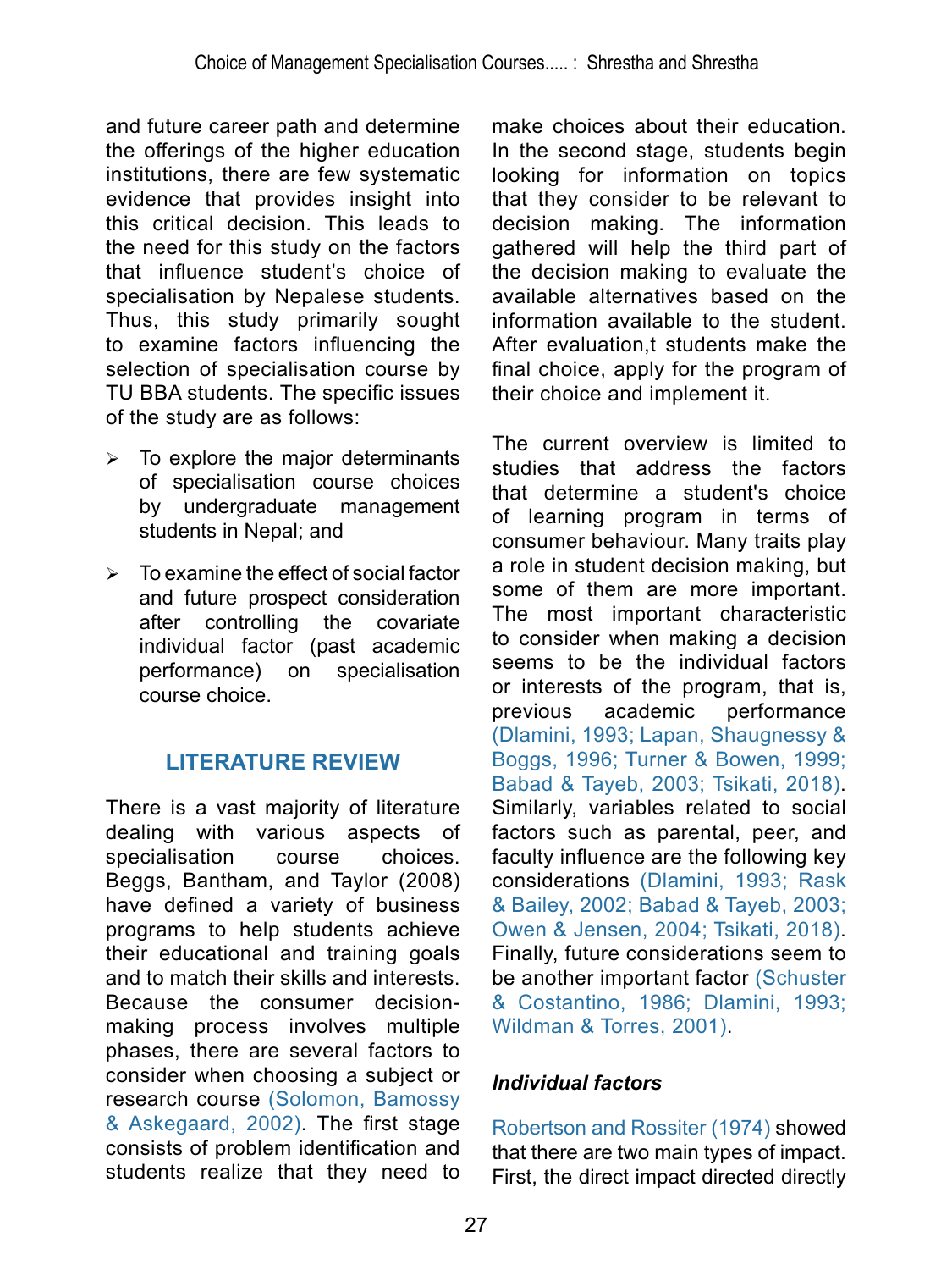at the decision-maker's own needs. Second, the indirect impact of decision makers indirectly considering the needs of another family member. The impact of factors related to an individual's condition usually has a greater impact on the student's decision-making process when choosing a specialty course. All students think differently about their area of expertise and make decisions based on their personal beliefs. Personal considerations include student needs and interests, their intellectual level, goals, and motivation [\(Babad &](#page-11-5)  [Tayeb, 2003\)](#page-11-5). [Dlamini \(1993\)](#page-11-4) reported that the subjects taken in high school and the grades achieved influenced the student's choice of specialty. More specifically, [Dynan and Rouse \(1997\)](#page-11-6)  included the SAT score in mathematics as an indicator of student readiness and suitability for business research. [Krishnan, Bathala, Bhattacharya and](#page-12-9)  [Ritchey \(1997\)](#page-12-9) concluded that students generally believe that financial courses are challenging. This was driven by the impression that the course was very quantitative and theoretical, but [Henebry and Diamond \(1998\)](#page-11-7) found that more than one-fifth of all students had demanding quantitative and theoretical content.

Cognitive and non-cognitive skills play a major role in subject selection [\(Heckman & Mosso, 2014\).](#page-11-8) In this regard, Didia & Hasnat (1998) included the highest grades of mathematics in college, in addition to the grades of accounting and economics, as indicators of student readiness and suitability for an economics degree. [Whitley and Porter \(1998\)](#page-13-2) and [Turner](#page-13-0)  [and Bowen \(1999\)](#page-13-0) gave similar results,

with evidence that skills were sorted by SAT score between majors. Similarly, [Geiger and Ogilby \(2000\)](#page-11-9) found that traditional expert perceptions of accuracy and order prevented more creative individuals from engaging in accounting. Finally, [Tsikati \(2018\)](#page-12-4) also observed that completion of higher secondary education was a determinant in choosing a subject.

### *Social factors*

[Robertson and Rossiter \(1974\)](#page-12-8) found that the decision maker was another family member. Influential, which has shown that it indirectly considers the needs of 1974 as an indirect source of information. Family, peers, and other good personalities play an important role in choosing a student's discipline [\(Owen & Jensen, 2004\)](#page-12-6). According to [Ijeoma \(2012\)](#page-11-10) and [Owino and Odundo \(2016\),](#page-12-10) student family and friends influence students when choosing a subject. However, [Jackman and Smith Attisano \(1992\)](#page-11-11)  found that the only influence the family had on students was to enrol in college without instructing them to choose their specialty. Friends are also an important influential factor. Students are attracted to areas where their friends specialise in [\(Dlamini,](#page-11-4)  [1993\).](#page-11-4) In some cases, a student decides on a particular discipline only after her friend tells him / her that he / she will take that discipline. Finally, a charismatic, compassionate and impressive faculty. Both college and early college levels influence the choice of students in their discipline [\(Rask & Bailey, 2002\)](#page-12-5). Professionals such as principals, teachers, teachers,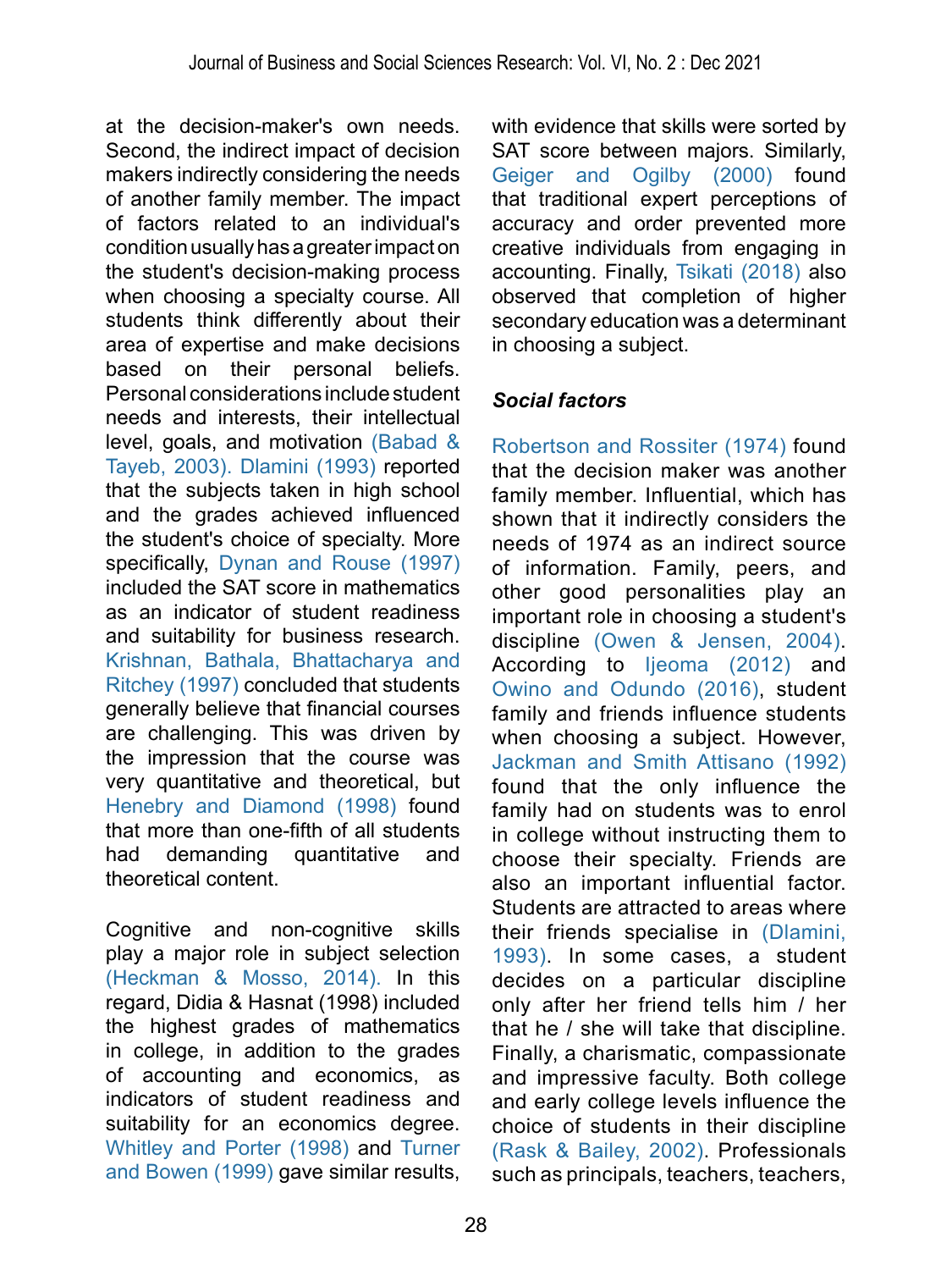trainers, advisors and assistants are responsible for choosing a student's area of expertise [\(Babad & Tayeb,](#page-11-5)  [2003;](#page-11-5) [Tsikati, Dlamini & Masuku,](#page-12-11)  [2016;](#page-12-11) [Tsikati, 2018\)](#page-12-4).

#### *Future prospect considerations*

Future prospect considerations include many factors, including career development, employment opportunities, compensation, employment opportunities, employment security, and professional fame [\(Schuster & Costantino, 1986\).](#page-12-7) Wellknown careers and future employment markets have the potential to direct students to their disciplines. Work considerations such as work prospects, high incomes and comfortable working conditions are one of the main factors in choosing a specialty [\(Dlamini, 1993\).](#page-11-4) According to [Wildman and Torres](#page-13-1)  [\(2001\)](#page-13-1), the most important factors of all considerations are employment opportunities, employment security, and job income potential. In an experimental approach, [Arcidiacono, Hotz, and](#page-11-12)  [Kang \(2010\)](#page-11-12) collected information from students about their expected earnings in the current chosen majors and in counterfactual majors and found that both expected earnings and students' abilities in different majors are important determinants of student's choice of a major.

To assess whether choice of majors respond to national and local labour market wages and existence of heterogeneity in response by student characteristics [Long, Goldhaber, and](#page-12-12)  [Huntington-Klein \(2015\)](#page-12-12) found that college majors are strongly related

to wages observed three years earlier, when students were college freshmen. Differences in student ability and aptitudes have been found to influence choice of college majors. Contrary, [Jones and Larke \(2001\)](#page-12-13)  found that salary did not have a significant impact on students' choice of the specialisation.

### *Specialisation choice*

Making higher education choices confronts students with a complex decision-making situation [\(Lowrie &](#page-12-14)  [Hemsly, 2011\).](#page-12-14) Many higher education choices are characterised as multiattribute decision-making problems. In this choice situation, a number of alternatives exist. Several attribute values describe each alternative with each attribute value reflecting the extent to which each option meets the objectives of the student as a decision maker. Related to this is a growing research interest on how students, as consumers, make their choices in higher education [\(Newman](#page-12-15)  [& Jahdi, 2009\)](#page-12-15). Research on student choice behaviour focuses on different choices students make to shape their career in higher education. From a marketing perspective, choosing specialisation or major subjects offers students the possibility to customise their undergraduate bachelor programme in such a way that it reflects their personal ambitions and interests [\(Naidoo & Jamieson,](#page-12-16)  [2005\).](#page-12-16) Regarding the student choice behaviour, there is a growing research interest on how the students, as consumers, make their choices in higher education.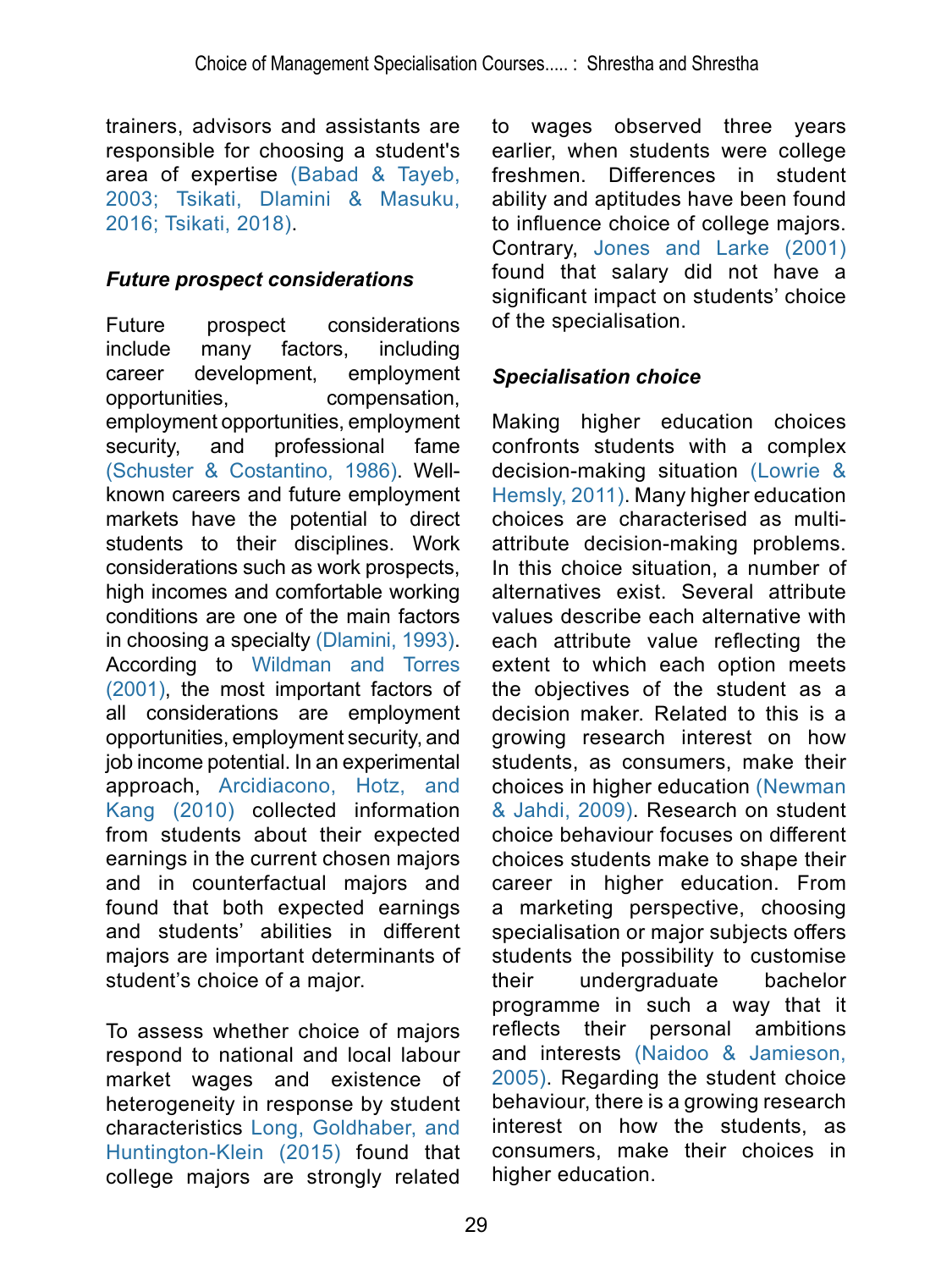Based on review of researched areas related to students' choice for undergraduate courses, many attributes such as individual factors, social factor (family, parents, friends, teachers, and other significant persons) and future prospect consideration are deemed to be the underlying determinants of students' specialisation choice at the higher education learning. From the literature, it comes to fore that there exists paucity of studies related to the factors affecting students' choice by controlling the covariates for undergraduate specialisation courses in the globe and Nepal. In this light, the present study attempts to explore the determinants of specialisation course choice among the management undergraduates in Nepal by controlling the effect of covariate (individual factor).

Research framework: The theory of attitude formation advanced by [Radford](#page-12-17)  [and Govier \(1991\)](#page-12-17) and the extensive

literature review guided the formulation of the research framework for the present study on the determinants of specialisation choice among the undergraduate students. Thus, framework of the study is as:

The research framework delineates that future prospect consideration, social factor, and individual factor are determinants of a student's choice of specialisation. The individual factor here is covariate. [Radford and Govier](#page-12-17)  [\(1991\)](#page-12-17) argued that some of the factors found in a given system had a significant impact on choice. In this study, latent variables were measured using six, five and four items related to social factors, future considerations, and discipline selection on the 7-point Likert scale. The SF includes items related to parental impact, peer pressure, and role model's impact, and future prospect considerations include future employment opportunities,



Figure 1. *Research framework of the study*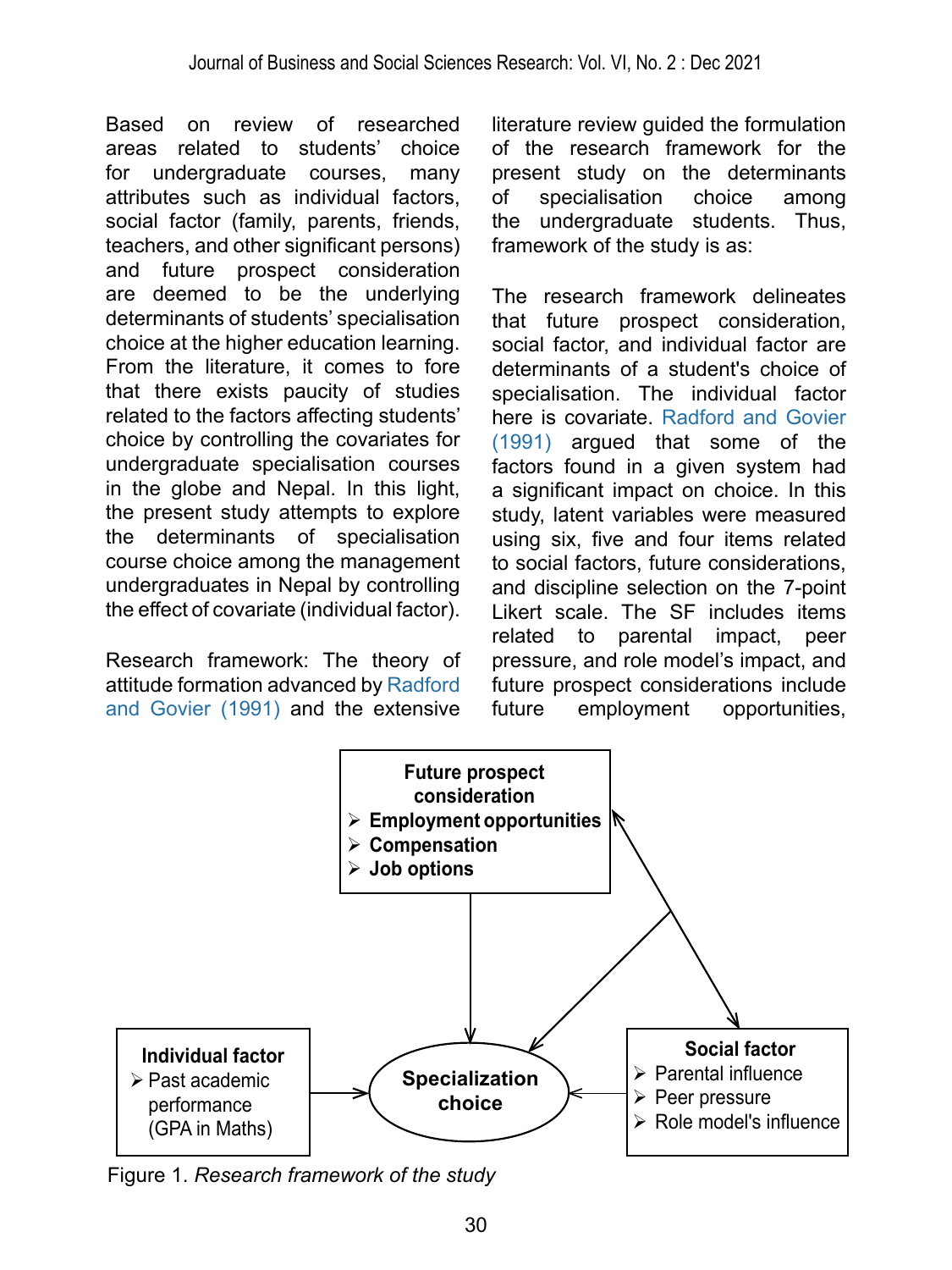expected compensation, and future job availability. To analyse the data, median SF, FPC, and SC were determined for each case. In addition, FPC and SF were categorised into two intensities: high intensity and low intensity. Cases corresponding to higher medians of SF and FPC (five and six) were considered low and vice versa. The individual factors of the covariates are measured as proxy variables for the past academic performance i.e., GPA in Business Mathematics in the first semester of the BBA program.

### **RESEARCH METHODS**

The study has employed Analysis of Covariance (ANCOVA) study design as it reduces the error variance and improve the power of analysis of variance analysing the effects of social factors and future prospect considerations by adjusting or removing the covariate effects of past academic performance. The entire Tribhuvan University affiliated campuses offering BBA programmes, operating 8th semester as of 2019 and offering any two different area of specialisation are the population of the study. There were 28 such campuses and three campuses were offering only one area of specialisation without any choices. Therefore, the population of the study was 25 campuses with 1528 students in total. The population of the study is as in *Appendix 1*.

The study used multistage sampling. In first stage, the study selected 10 campuses using simple random methods including the campuses of different strata of ownership in nature

(government and private campuses) and location of the campus (inside and outside Kathmandu). The study developed the Microsoft form to capture the variables under study in a seven-point Likert scale. In the second stage, students studying the 8th semester in TU BBA from the sample campuses were sent Microsoft forms in the Facebook page of each sample campuses in the month of March 2019.

In overall, 114 forms were received back by the mid of April 2019 and it is the final sample size of the study. The sample size is higher than the recommendation made by [Brom,](#page-11-13)  [Fransen, and Lemmens \(2007\)](#page-11-13) which was 95 at alpha level of 0.05 and power of 0.8 for the ANCOVA design of study. Further, the sample size of the study seems to be higher than 65, based on number of covariates with selected R2C of 0.1 and R2T of 0.1 at alpha  $=$ 0.05 and Power =  $0.8$  (Bujang, Saat, & [Sidik, 2017\).](#page-11-14) The sample size for the ANCOCA design is generally small as covariate adjustment increases the power and reduces the sample size [\(Van Breukelen, 2006\)](#page-13-3). Another advantage of covariate adjustment is that it corrects for imbalances that may have occurred despite the randomisation. The sample of the study is as in *Appendix 2*.

### **DATA ANALYSIS AND DISCUSSION**

The ANCOVA model needs to fulfil the various assumptions. As per the *Table 1*, the outcome variable specialisation choice seems to come from a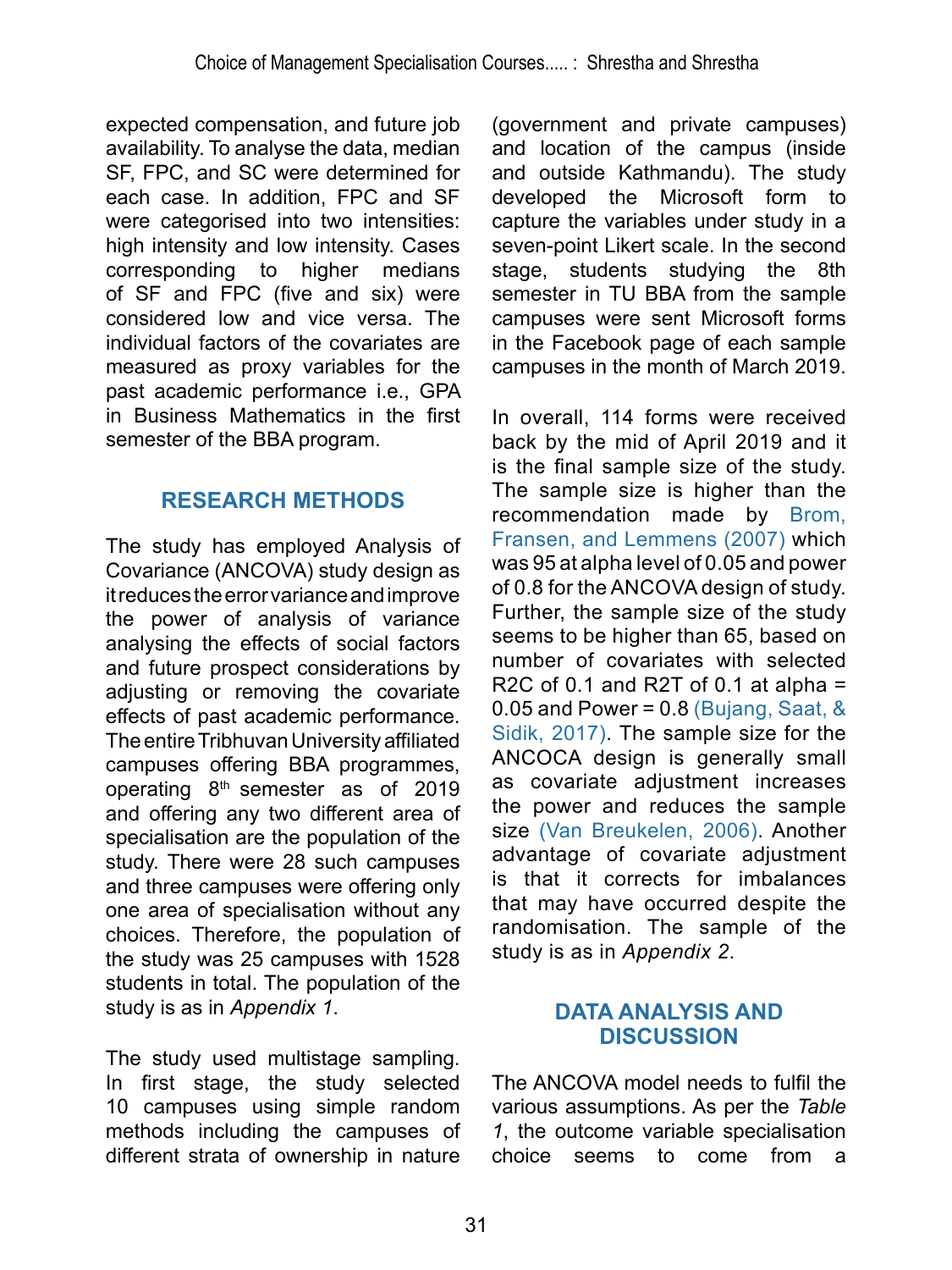population with the same distribution between the intensities of social factor and future prospect consideration as the significant values are 0.729 and 0.723 respectively indicating the nonviolation of one of the assumptions of the proposed model.

Further, *Table 2* exhibits the homogeneity of error variances of the variable specialisation choice. The F statistics 1.044 and significant value of 0.376 from Levene's test for equality of error variances of specialisation choice reveal the error variances are equal between the intensities of social factor and future prospect consideration as depicted in the descriptive statistics. This also does not violate the assumption of ANCOVA model.

Likewise, as in *Appendix 3*, the insignificant interaction effect of FS I \* GPA (0.304) on SC supports the assumption of the model i.e., existence of homogeneity of regression slopes within high and low intensities of FS. Similarly, the significant interaction effect of FPC  $1 * GPA$  (0.026) on SC departures from one of the assumptions of the model i.e., the lines expressing these linear relationships are not parallel i.e., existence of heterogeneity of regression slopes. It is one of the limitations of the study.

Panel A in *Table 3* displays the result of factorial ANOVA with the significant effect of intensities of SF, FPC and their interaction on SC with the sig. values of 0.014, 0.010 and 0.005 respectively with the adjusted R square value of the model being equivalent to 0.048. However, the result seems to be surprising as depicted in panel B. The effect of intensities of SF and FPC on SC is insignificant (0.094 and 0.451) after controlling the effect of GPA in math (proxy measure of past academic performance). The effect of GPA and the interaction effect of intensities of SF and FPC are still significant at 0.001 and 0.027 level of significance. The partial eta square value of 0.583 indicates the effect size of GPA is very high as compared to  $0.044$  of SF  $\perp$  \* FPC  $\perp$  on selecting the management specialisation courses among undergraduate TU BBA students in Nepal.

As per the analysis from factorial ANOVA model, students consider the FPC of

| SF and FPC                      |                 |          |  |  |  |
|---------------------------------|-----------------|----------|--|--|--|
| <b>Most Extreme Differences</b> | SF <sub>1</sub> | FPC 1    |  |  |  |
| Absolute                        | 0.177           | 0.167    |  |  |  |
| Positive                        | 0.177           | 0.063    |  |  |  |
| Negative                        | $-0.125$        | $-0.167$ |  |  |  |
| Kolmogorov-Smirnov Z            | 0.689           | 0.693    |  |  |  |
| Asymp. Sig. (2-tailed)          | 0.729           | 0.723    |  |  |  |

Table 1: Test of distribution of selecting specialisation across the intensities of

Note. Field Survey,2020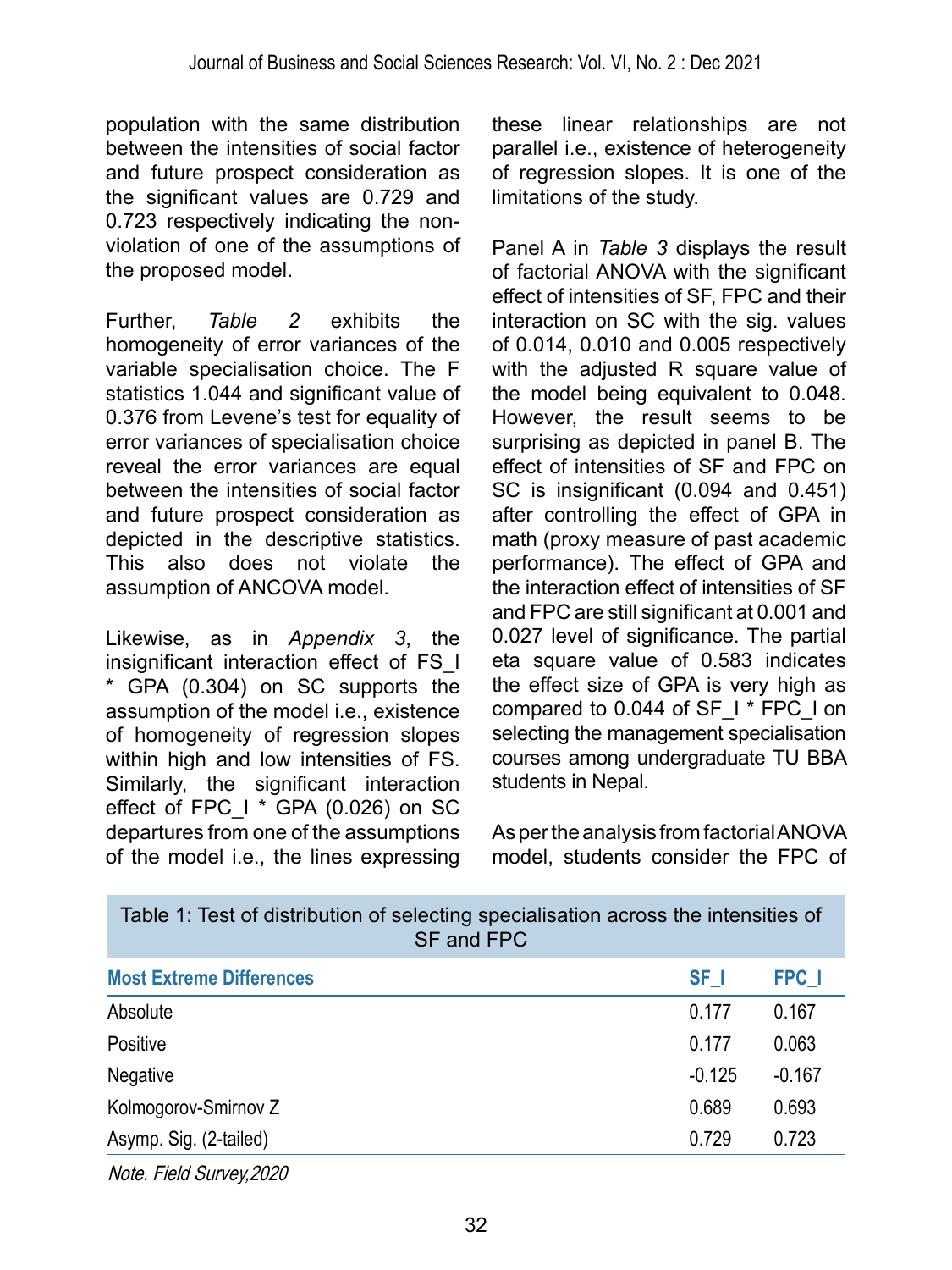|                                                           |       | specialisation choice |           | Table 2: Descriptive statistics and homogeneity of variances of the variable |  |
|-----------------------------------------------------------|-------|-----------------------|-----------|------------------------------------------------------------------------------|--|
| FPC 1                                                     | FS_I  | <b>Mean</b>           | <b>SD</b> | N                                                                            |  |
|                                                           | Low   | 5.27                  | 0.69      | 77                                                                           |  |
| Low                                                       | High  | 5.38                  | 1.06      | 16                                                                           |  |
|                                                           | Total | 5.29                  | 0.76      | 93                                                                           |  |
|                                                           | Low   | 5.34                  | 0.65      | 19                                                                           |  |
| High                                                      | High  | 3.75                  | 1.06      | $\overline{2}$                                                               |  |
|                                                           | Total | 5.19                  | 0.81      | 21                                                                           |  |
|                                                           | Low   | 5.29                  | 0.68      | 96                                                                           |  |
| Total                                                     | High  | 5.19                  | 1.15      | 18                                                                           |  |
|                                                           | Total | 5.27                  | 0.77      | 114                                                                          |  |
| Levene's Test of Equality of Error Variances <sup>a</sup> |       |                       |           |                                                                              |  |
| F                                                         | df1   | df2                   | Sig.      | Dependent<br>Variable: SC                                                    |  |
| 1.044                                                     | 3     | 110                   | 0.376     |                                                                              |  |

a Design. Intercept + GPA + FPC  $1 + SF$  I + FPC  $1 * SF$  I Note. Field survey, 2020

great importance (partial eta squared =0.059), which relates to the research of [Dlamini, \(1993\)](#page-11-4) and [Wildman](#page-13-1)  [& Torres \(2001\)](#page-13-1) on specialisation selection. The study views this as students can use a specialisation course to orientate themselves on or to prepare themselves for specific parts of the labour market and support in acquiring additional future income. The importance of this factor is consistent with the results of Arcidiacono, Hotz, [and Kang \(2010\)](#page-11-12) and [Long, Goldhaber,](#page-12-12)  [and Huntington-Klein \(2015\)](#page-12-12) which showed that students in choosing a higher education programme give relatively great importance to various labour market aspects.

In addition, the model also reveals that students use sources of information

& advice to acquaint themselves with relevant specialisation attributes from parents, peers and their role models, which is in line with the research on students' higher education choices [Dlamini \(1993\)](#page-11-4), [Owen and Jensen](#page-12-6)  [\(2004\),](#page-12-6) [Ijeoma \(2012\),](#page-11-10) [Owino](#page-12-10)  [and Odundo \(2016\)](#page-12-10), and [Tsikati,](#page-12-11)  [Dlamini, and Masuku \(2016\).](#page-12-11) The study views this as students look for additional information & advice in their educational neighbourhood from their parents, fellow students and their role models from the campus delivering their programmes. However, the effect of SF and FPC seems to have insignificant effect on specialisation choice after controlling the effect of covariate GPA in math as per the result of ANCOVA full factorial model. In the model, the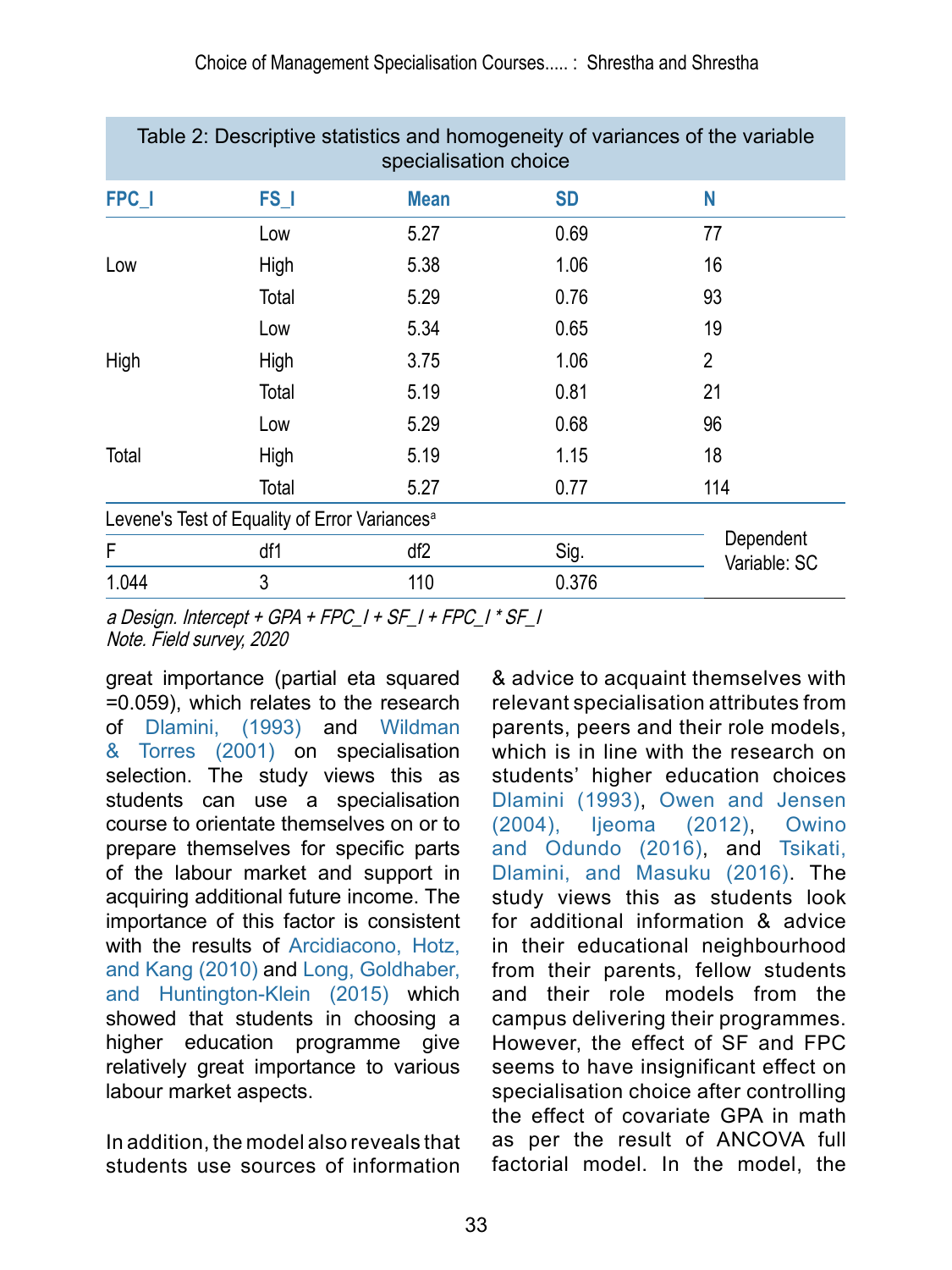| Table 3: Tests of between subject effects      |                                                       |     |                      |                                |       |                                      |  |
|------------------------------------------------|-------------------------------------------------------|-----|----------------------|--------------------------------|-------|--------------------------------------|--|
| Panel A: Factorial ANOVA model                 |                                                       |     |                      |                                |       |                                      |  |
| <b>Source</b>                                  | <b>Type III Sum of Squares df</b>                     |     | <b>Mean Square F</b> |                                | Sig.  | <b>Partial Eta</b><br><b>Squared</b> |  |
| FPC_I                                          | 3.85                                                  | 1   | 3.85                 | 6.87                           | 0.010 | 0.059                                |  |
| $SF_l$                                         | 3.53                                                  | 1   | 3.53                 | 6.30                           | 0.014 | 0.054                                |  |
| FPC_I * SF_I                                   | 4.57                                                  | 1   | 4.57                 | 8.15                           | 0.005 | 0.069                                |  |
|                                                | a R Squared = .074 (Adjusted R Squared = .048)        |     |                      | b Computed using alpha = $.05$ |       |                                      |  |
|                                                | Pane B: Factorial ANCOVA model with the covariate GPA |     |                      |                                |       |                                      |  |
| <b>Corrected Model</b>                         | 40.82a                                                | 4   | 10.21                | 43.21                          | 0.001 | 0.613                                |  |
| Intercept                                      | 5.49                                                  | 1   | 5.49                 | 23.24                          | 0.001 | 0.176                                |  |
| <b>GPA</b>                                     | 35.93                                                 | 1   | 35.93                | 152.11                         | 0.001 | 0.583                                |  |
| FPC_I                                          | 0.14                                                  | 1   | 0.14                 | 0.57                           | 0.451 | 0.005                                |  |
| $SF_l$                                         | 0.67                                                  | 1   | 0.67                 | 2.85                           | 0.094 | 0.025                                |  |
| FPC_I * SF_I                                   | 1.18                                                  | 1   | 1.18                 | 5.00                           | 0.027 | 0.044                                |  |
| Error                                          | 25.75                                                 | 109 | 0.24                 |                                |       |                                      |  |
| Total                                          | 3235.00                                               | 114 |                      |                                |       |                                      |  |
| <b>Corrected Total</b>                         | 66.57                                                 | 113 |                      |                                |       |                                      |  |
| a R Squared = .613 (Adjusted R Squared = .599) |                                                       |     |                      | b Computed using alpha = $.05$ |       |                                      |  |

Note. Field Survey, 2020

GPA has the significant impact along with very high effect size on the specialisation choice of banking and finance and sales and marketing management. The result seems to be consistent with the results of [Owen](#page-12-6)  [and Jensen \(2004\),](#page-12-6) [Ijeoma \(2012\),](#page-11-10) [Owino and Odundo \(2016\)](#page-12-10), [Dlamini](#page-11-4)  [\(1993\),](#page-11-4) [Rask and Bailey \(2002\),](#page-12-5) [Tsikati, Dlamini, and Masuku \(2016\),](#page-12-11) and [Tsikati \(2018\)](#page-12-4).

#### **CONCLUSION AND IMPLICATIONS**

The purpose of this study was to investigate which decision variables influence the specialisation of TU

BBA bachelor's degree management students. In addition, the study also aimed to investigate the relative and significant importance of various precursors for the selection of specialisation under study. The study concludes that future prospect consideration, social factor and their interaction have significant effect (with low effect size) on specialisation choice among the TU BBA management undergraduates when the covariate individual factor (past academic performance) is not considered under the model of the study. However, the factorial ANCOVA results do not confirm the results of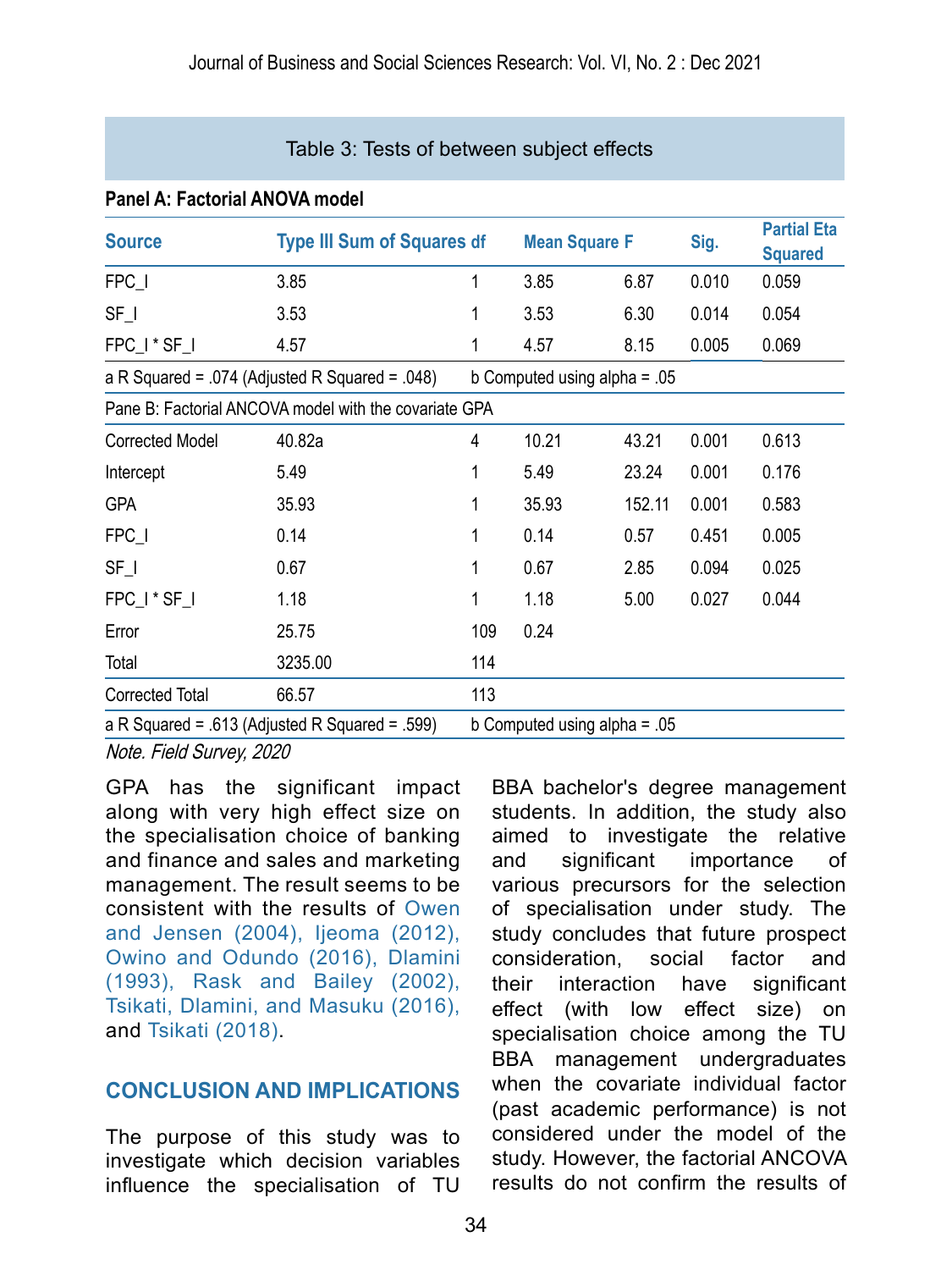the factorial ANOVA model. Therefore, the study further concluded that previous academic performance had a significant impact on the choice of banking, finance, and marketing management specialisation among TU BBA students. The consideration of the impact of social factors and prospects has little impact on SC after controlling covariates of past academic performance. However, the significant interaction of SF<sub>1</sub> \* FPC<sub>1</sub> in the full factorial model means that at least the intensity of SF and FPC influences the choice of discipline chosen by TU-BBA students.

The results of this study have<br>implications for universities and implications for universities<br>campuses offering manage offering management education from marketing perspectives especially in designing and maintenance of the specialisation courses portfolio and developing the system of providing right information to the students in selecting their major. The significant interaction effect of FPC  $1 * SF$  I (p=0.027) on specialisation course selection in factorial ANCOVA model implies the universities or campuses should offer such courses which meet the learning requirements of students. However, since learning value is a subjective aspect that differs per student, the study recommends universities and campuses to investigate students' needs for specialisation courses portfolio, which will contribute to their future career opportunities. In addition, the results of this study have implications for developing the appropriate system of delivering information to students for selecting

their major in their undergraduate management programmes in Nepal.

### **FUTURE DIRECTION OF THE STUDY**

The coefficient of determination is just one aspect of the broader theory on students' selection of their major. Future studies need to focus on replicating this study and targeting other aspects of student decision-making, as replication increases the generalisability of the model and deals with sample selection and research strategies. there is. To improve generalisability, future studies can be reproduced by sampling bachelor's degree (business administration) students from other administration courses at the university and from other universities. Testing the model in an experimental setting adds an additional value to existing knowledge in this area. It is also advisable to explore other aspects of the decision-making process in different study designs to reach a more comprehensive theory of student decision-making. Future studies may also aim to observe the relationship between the characteristics of the specialisation selection process, on the one hand, and student satisfaction with the choices made and the success of the study in their field of study.

### **REFERENCES**

<span id="page-10-0"></span>Anojan, V., & Nimalathasan, B. (2013). Factors influencing in career choice of second year undergraduate students: A case study of faculty of management studies and commerce. *nternational Journal of Social Science and Interdisciplinary Research, 2*(11), 16-25.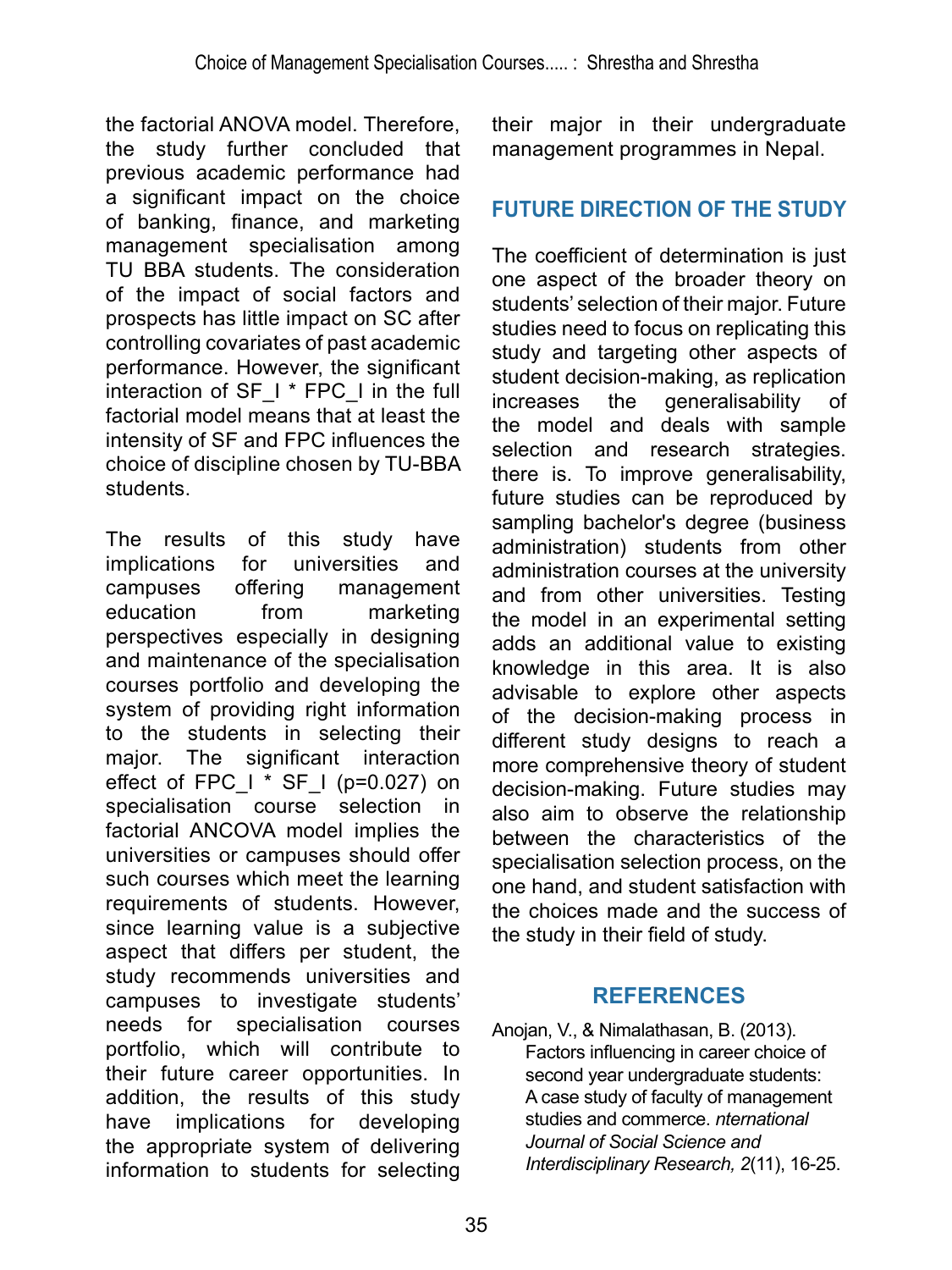- <span id="page-11-12"></span>Arcidiacono, P. V., Hotz, J., & Kang, S. (2010). Modeling college major choices using elicited measures of expectations and counterfactuals.
- <span id="page-11-5"></span>Babad, E., & Tayeb, A. (2003). Experimental analysis of student course selection. *British Journal of Educational Psychology, 73*(3), 373-393. doi:10.1348/000709903322275894
- Beggs, J. M., Bantham, J. H., & Taylor, S. (2008). Distinguishing the factor's influencing college student's choice of major. *College Student Journal, 42*(2), 381-394.
- <span id="page-11-13"></span>Brom, G. F., Fransen, J., & Lemmens, W. A. (2007). A simple sample size formula for analysis of covariance in randomized clinical trials. *Journal of Clinical Epidemiology, 60*, 1234-1238. doi:10.1016/j. jclinepi.2007.02.006
- <span id="page-11-1"></span>Brown, M. T. (2004). The career development influence of family of origin: Considerations of race/ethnic group membership and class. *The Counseling Psychologist, 32*(4), 587- 595. doi:10.1177/0011000004266007
- <span id="page-11-14"></span>Bujang, M. A., Saat, N., & Sidik, T. A. (2017). Determination of minimum sample size requirement for multiple linear regression and analysis of covariance based on experimental and non-experimental studies. *Epidemiology Biostatistics and Public Health, 14*(3), 1-9. doi:10.2427/12117
- <span id="page-11-0"></span>Cavus, S., Geri, S., & Turgunbayeva, K. (2015). Factors affecting the career plans of university students after graduation. *International Journal of Humanities and Social Science, 5*(5), 94-99.
- Didia, D., & Hasnat, B. (1998). The determinants of performance in the university introductory finance course. *Financial Practice and Education, 8*(1), 102-107.
- <span id="page-11-4"></span>Dlamini, M. P. (1993). Predictors of college students' reasons for pursuing programme of study and enrolling in tertiary institutions in Swaziland. *UNISWA Journal of Agriculture, 2*(1), 64-69.
- <span id="page-11-6"></span>Dynan, K. E., & Rouse, C. E. (1997). The underrepresentation of women in economics: a study of undergraduate students. *Journal of Economic Education, 28*(4), 350- 368.
- <span id="page-11-2"></span>Examination Controller Division. (2019). *Aboutus.php*. Retrieved from Tribhuvan University Examination Controller Division Website: https://www.fomecd.edu.np/ examinationandresult
- <span id="page-11-3"></span>Geetha, R. P. (2015). Interstate disparities in interest subsidies on education loans in India; why and hoe does it persist? *University News, 53*(48), 74-85. doi:10.1108/ JABES-12-2018-0104
- <span id="page-11-9"></span>Geiger, M. A., & Ogilby, S. M. (2000). The first course in accounting: students' perceptions and their effect on the decision to major in accounting. *Journal of Accounting Education, 18*(1), 63-78. doi: 10.1016/S0748- 5751(00)00011-7
- <span id="page-11-8"></span>Heckman, J., & Mosso, S. (2014). The economics of human development and social mobility. *Annual Review of Economics, 6*, 689-733. doi:10.3386/ w19925
- <span id="page-11-7"></span>Henebry, K. L., & Diamond, J. M. (1998). The impact of student and professor gender on grade performance in the managerial finance course. *Financial Practice and Education, 8*(1), 94-101.
- <span id="page-11-10"></span>Ijeoma, A. H. (2012). *College Student Journal, 46*(3), 537-542.
- <span id="page-11-11"></span>Jackman, W. J., & Smith-Attisano, R. A. (1992). Qualitative and quantitative methods add depth to recruiting study. *NACTA Journal, 3*(1), 46-50.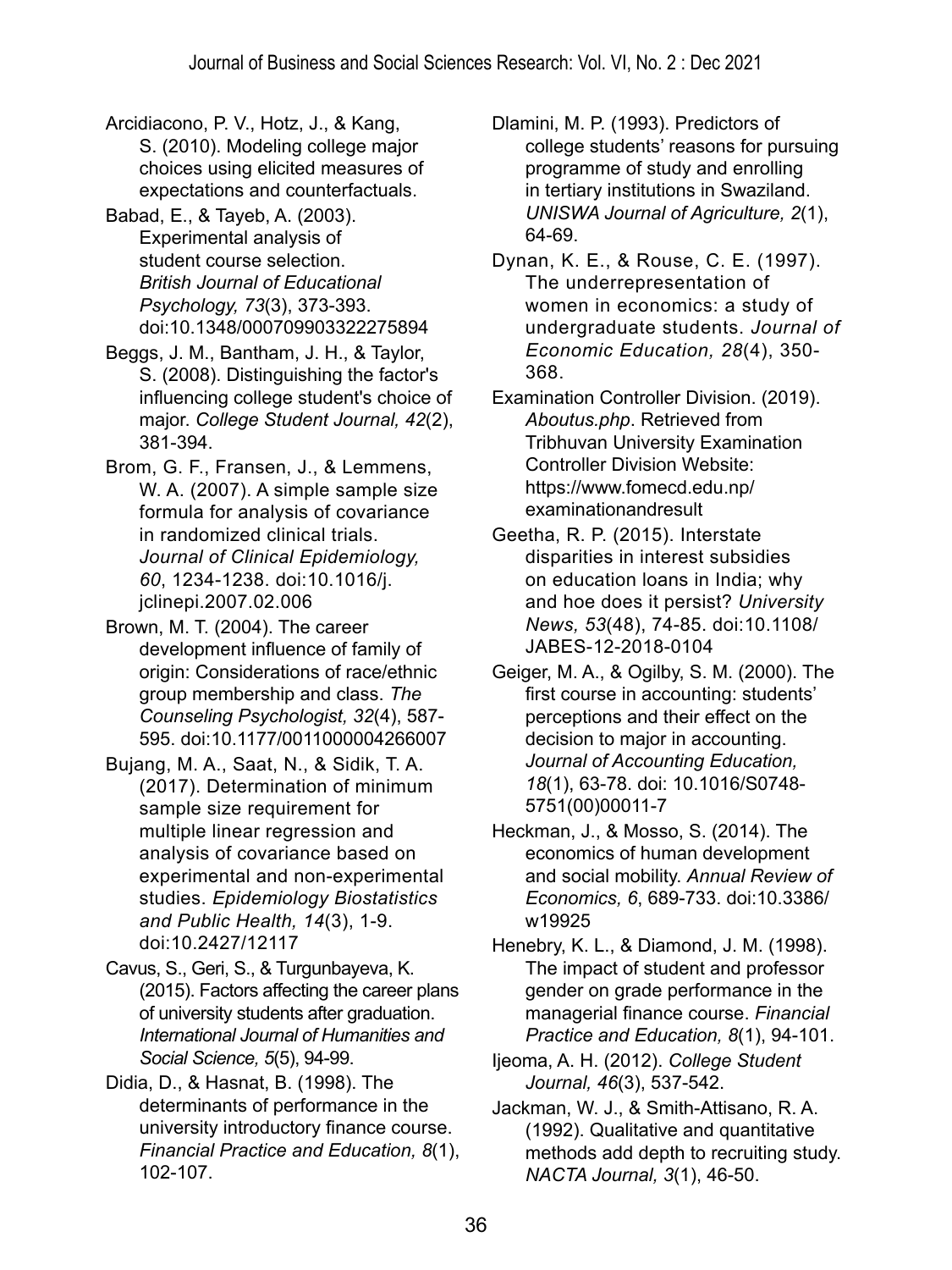- <span id="page-12-13"></span>Jones, W. A., & Larke, A. (2001). Factors influencing career choice of African American and Hispanic Graduates of a Land Grant Institution. *Journal of Agricultural Education, 42*(1), 38-48.
- <span id="page-12-9"></span>Krishnan, V. S., Bathala, C. T., Bhattacharya, T. K., & Ritchey, R. (1997). Teaching the introductory finance course: what can we learn from student perceptions and expectations? *Financial Practice and Education, 9*(1), 70-82.
- <span id="page-12-3"></span>Lapan, R. T., Shaugnessy, P., & Boggs, K. (1996). Efficacy expectations and vocational interests between sex and choice of math/science college majors: a longitudinal study. *Journal of Vocational Behavior, 49*(3), 277-291.
- <span id="page-12-0"></span>Lent, R. W. (2005). A social cognitive view of career development and counseling. In D. Brown, & R. W. Lent, *areer development and counseling: Putting theory and research to work.* Hoboken, NJ: John Wiley & Sons Inc.
- <span id="page-12-12"></span>Long, M. C., Goldhaber, D., & Huntington-Klein, N. (2015). Do completed college majors respond to changes in wages? *Economics of Education Review, 49*(C), 1-14.
- <span id="page-12-1"></span>Lovelock, C. H., & Wirtz, J. (2007). *Services marketing: People, technology, strategy.* New Jersey: Prentice Hall.
- <span id="page-12-14"></span>Lowrie, A., & Hemsly, B. J. (2011). This thing called marketisation. *Journal of Marketing management, 27*(11/12), 1081-1086.
- <span id="page-12-16"></span>Naidoo, R., & Jamieson, M. (2005). Empowering participants or corroding learning?: Towards a research agenda on the impact of student consumerism in higher education'. *Journal of Education Policy, 20*(3), 267-281.
- <span id="page-12-15"></span>Newman, S., & Jahdi, K. S. (2009). Markeisation of education: Marketing,

Rhetoric and Reality. *Journal of Further and Higher Education, 33*(1), 1-11.

- <span id="page-12-6"></span>Owen, A. L., & Jensen, E. J. (2004). Learning about learning: Student's course choice. doi:10.2139
- <span id="page-12-10"></span>Owino, J. O., & Odundo, P. A. (2016). Factors influencing Bachelor of Educationa arts students' selection of history as careers subject. *Universal Journal of Educational Research, 4*(10), 2236-2243. doi:10.13189/ ujer.2016.041002
- <span id="page-12-17"></span>Radford, J., & Govier, E. A. (1991). *A textbook of psychology.* London: Routledge.
- <span id="page-12-5"></span>Rask, K. N., & Bailey, E. M. (2002). Are faculty role models? Evidence from major choice in an Undergraduate institution. *Journal of Economic Education, 33*(2), 99-124.
- <span id="page-12-8"></span>Robertson, T. S., & Rossiter, J. R. (1974). Children and Commercial Persuasion: An attribution theory analysis. *Journal of Consumer Research, 1*(1), 13-20.
- <span id="page-12-7"></span>Schuster, C. P., & Costantino, P. (1986). Using marketing research to develop student recruiting strategies. *NACTA Journal, 30*(10), 5-9.
- <span id="page-12-2"></span>Solomon, M., Bamossy, G., & Askegaard, S. (2002). *Consumer behavior: A European Perspective.* Harlow: Pearson Education.
- <span id="page-12-4"></span>Tsikati, A. (2018). Factors influencing the choice of subject specialisation by students at teacher training institutions in Eswatini. *Proceedings of the 17th BOLESWANA Biennial Research Symposium*, (pp. 293-295). Windhoek. Retrieved from https://files.eric.ed.gov/ fulltext/EJ1222627.pdf
- <span id="page-12-11"></span>Tsikati, A., Dlamini, B. M., & Masuku, M. (2016). Factors influencing the choice of an agriculture specialisation by college student teachers in Swaziland. *Journal of Agricultural Studies, 4*(1), 12-24.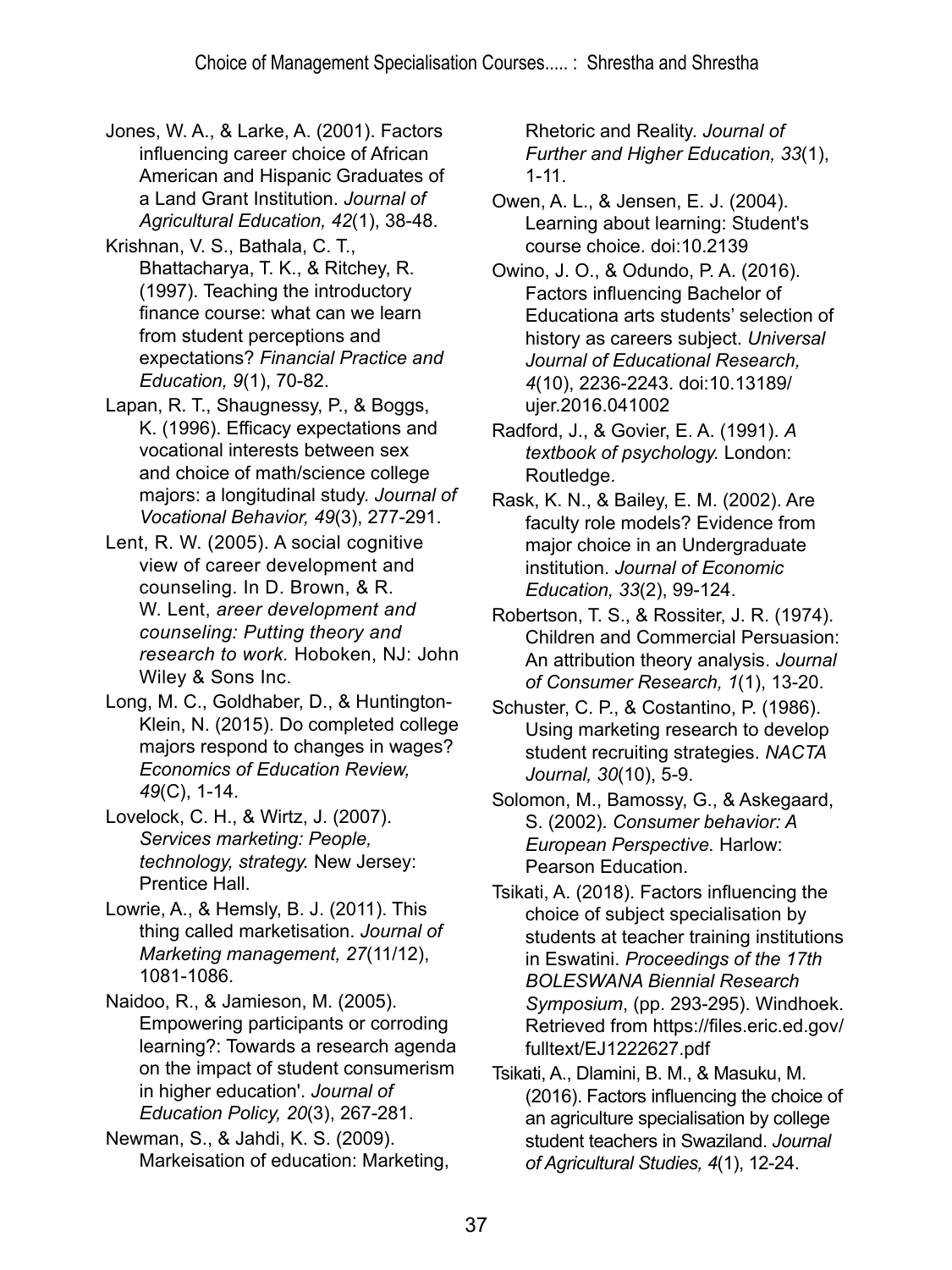- <span id="page-13-0"></span>Turner, S. E., & Bowen, W. G. (1999). Choice of major: The changing (unchanging) gender gap. *Industrial and Labor Relations Review, 52*(2), 289-313.
- <span id="page-13-3"></span>Van Breukelen, G. J. (2006). ANCOVA versus change from baseline had more power in randomized studies and more bias in nonrandomized studies. *Journal of Clinical Epidemiology, 59*(9), 920-925. doi:10.1016/j. jclinepi.2006.02.007
- <span id="page-13-2"></span>Whitley, S., & Porter, J. (1998). Student perceptions on subject selection, longitudinal perspectives from Queensland school. *AARE Annual Conference.* Adelaide. Retrieved from https://www.aare.edu.au/data/ publications/1998/whi98262.pdf
- <span id="page-13-1"></span>Wildman, M., & Torres, R. (2001). Factors identified when selecting a major in agriculture. *Journal of Agricultural Education, 42*(2), 46- 56.

#### *Conflict of interest*

The author declared having no conflict of interest in the research work.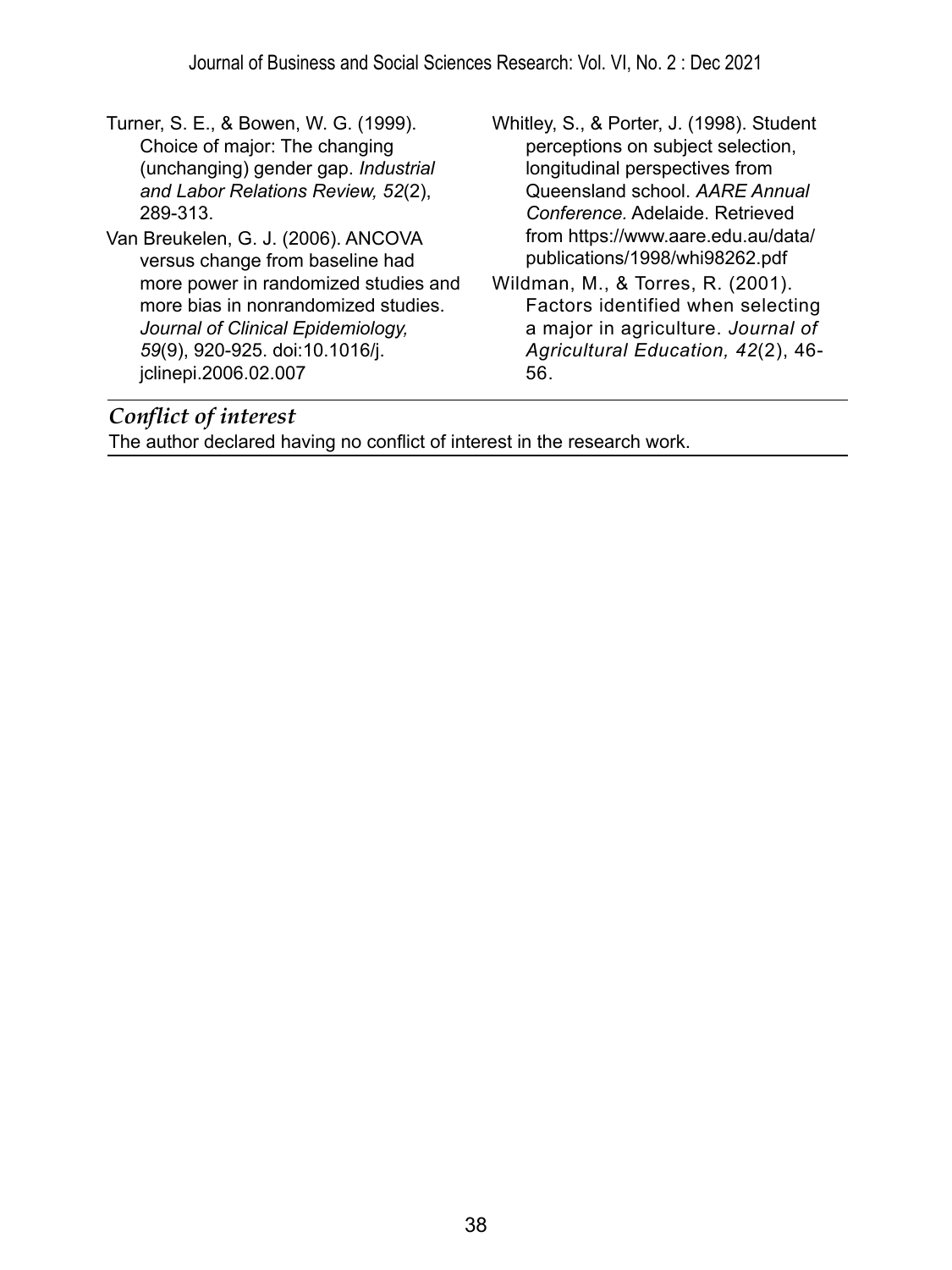# **Appendix 1**

Population of the study

| <b>Location</b>   | <b>Ownership</b> | N (Campus) | <b>Category</b> | <b>Sum (Students)</b> | Per cent |
|-------------------|------------------|------------|-----------------|-----------------------|----------|
|                   |                  |            | N Fin           | 150                   | 65.50    |
| Outside Kathmandu | Government       | 4          | N_Mkt           | 79                    | 34.50    |
|                   |                  |            | N_Total         | 229                   | 100.00   |
| Inside Kathmandu  | Government       | 6          | N Fin           | 311                   | 74.76    |
|                   |                  |            | N Mkt           | 105                   | 25.24    |
|                   |                  |            | N_Total         | 416                   | 100.00   |
|                   |                  |            | N Fin           | 465                   | 52.66    |
|                   | Private          | 15         | N Mkt           | 418                   | 47.34    |
|                   |                  |            | N_Total         | 883                   | 100.00   |

Note: Field Survey, 2020

## **Appendix 2**

Sample of the study

|                   |                  |                     | No. of students  |                       |
|-------------------|------------------|---------------------|------------------|-----------------------|
| <b>Location</b>   | <b>Ownership</b> | <b>Campus</b>       | <b>Fin_Major</b> | <b>Mkt_Major</b>      |
| Outside Kathmandu | Government       | Campus 1            | 5                | 3                     |
|                   |                  | Campus 2            | 6                | 8                     |
|                   |                  | Campus 3            | 7                | 4                     |
|                   | Government       | Campus 4            | $\overline{2}$   | 6                     |
|                   |                  | Campus 5            | 5                | 6                     |
| Inside Kathmandu  |                  | Campus 6            | 12               | 7                     |
|                   | Private          | Campus 7            | 6                | 8                     |
|                   |                  | Campus 8            | 3                | 8                     |
|                   |                  | Campus 9            | 7                | 5<br>3<br>58<br>50.88 |
|                   |                  | Campus 10           | 3                |                       |
|                   |                  | <b>Total Number</b> | 56               |                       |
|                   |                  | Total per cent      | 49.12            |                       |

Note. Field Survey, 2020